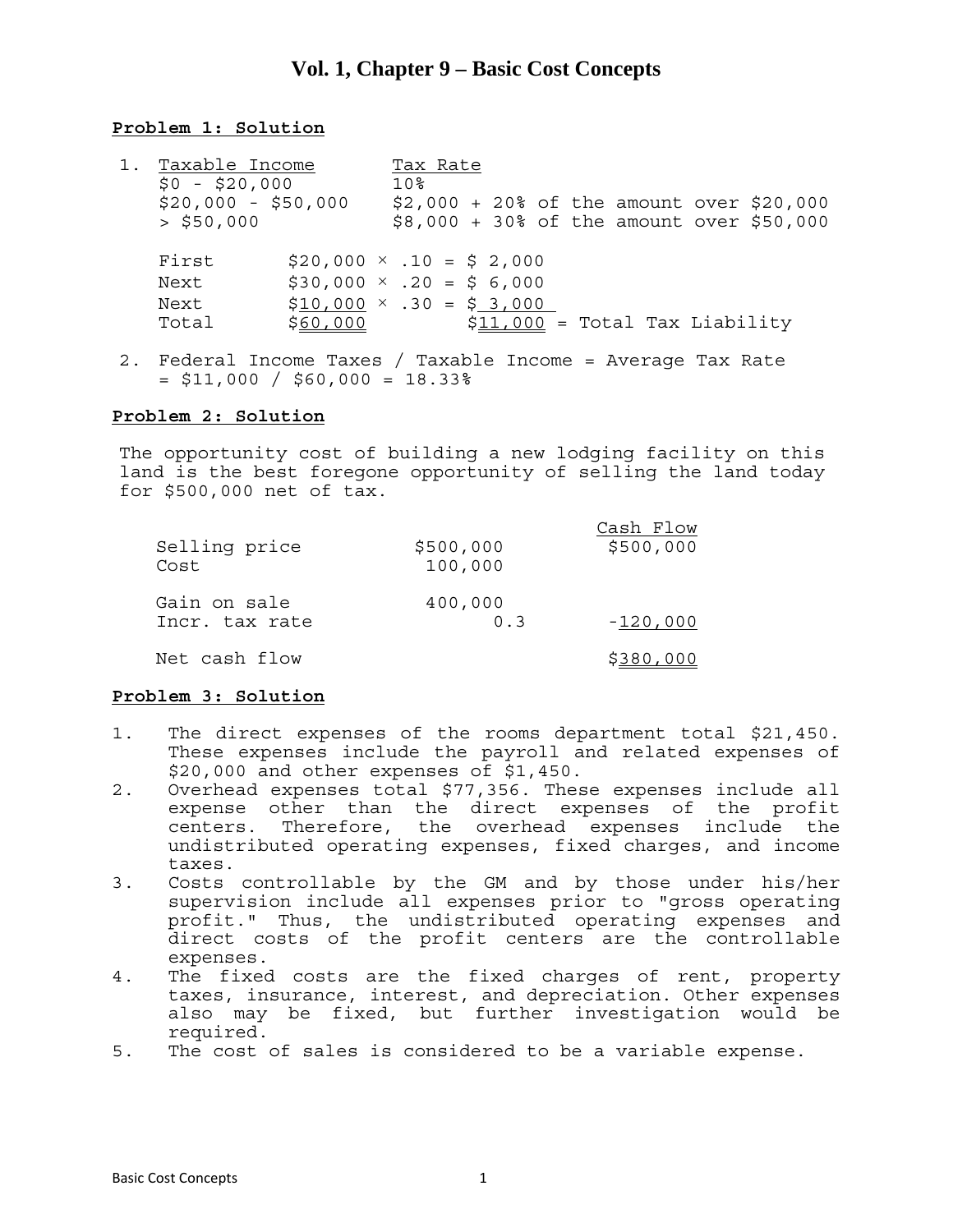1. Electric Expense Occupancy % High Month (August) \$7,200 78% Low Month (December)  $$5,500$  50% \$1,700 28% Mixed Cost Difference / Occupancy % Difference = Variable Cost per 1% of Occupancy  $= $1,700 / 28$  $= $60.71$ 2. December Occupancy % × Variable Cost = Total Variable Cost of Electric Expenses for December  $= 50\% \times $60.71 = $3,035.50$  Total Electric Expense for December - Variable Electric Expense for December = Total Fixed Cost of Electric Expense for December  $=$  \$5,500 - \$3,035.50 = \$2,464.50 August Occupancy % × Variable Cost = Total Variable Cost of Electric Expenses for August  $= 78\% \times $60.71 = $4,735.38$  Total Electric Expense for August - Variable Electric Expense for August = Total Fixed Cost of Electric Expense for August  $=$  \$7,200 - \$4,735.38 = \$2,464.62 3. Occupancy % × Variable Cost = Total Variable Cost of Electric Expenses at 62%  $= 62\% \times $60.71 = $3,764.02$ 

 Variable Cost of Electric Expenses at 62% + Fixed Cost of Electric Expense = Estimated Electric Expense at 62%  $=$  \$3,764.02 + \$2,464.50 = \$6,228.52

The answer for January of \$6,228.52 is based on applying the estimated fixed cost and variable cost based on the high-low two point method. Since January was neither the low or the high month we can expect there will be some difference. The difference is only \$28.52, which suggests in this case the highlow method worked reasonably well.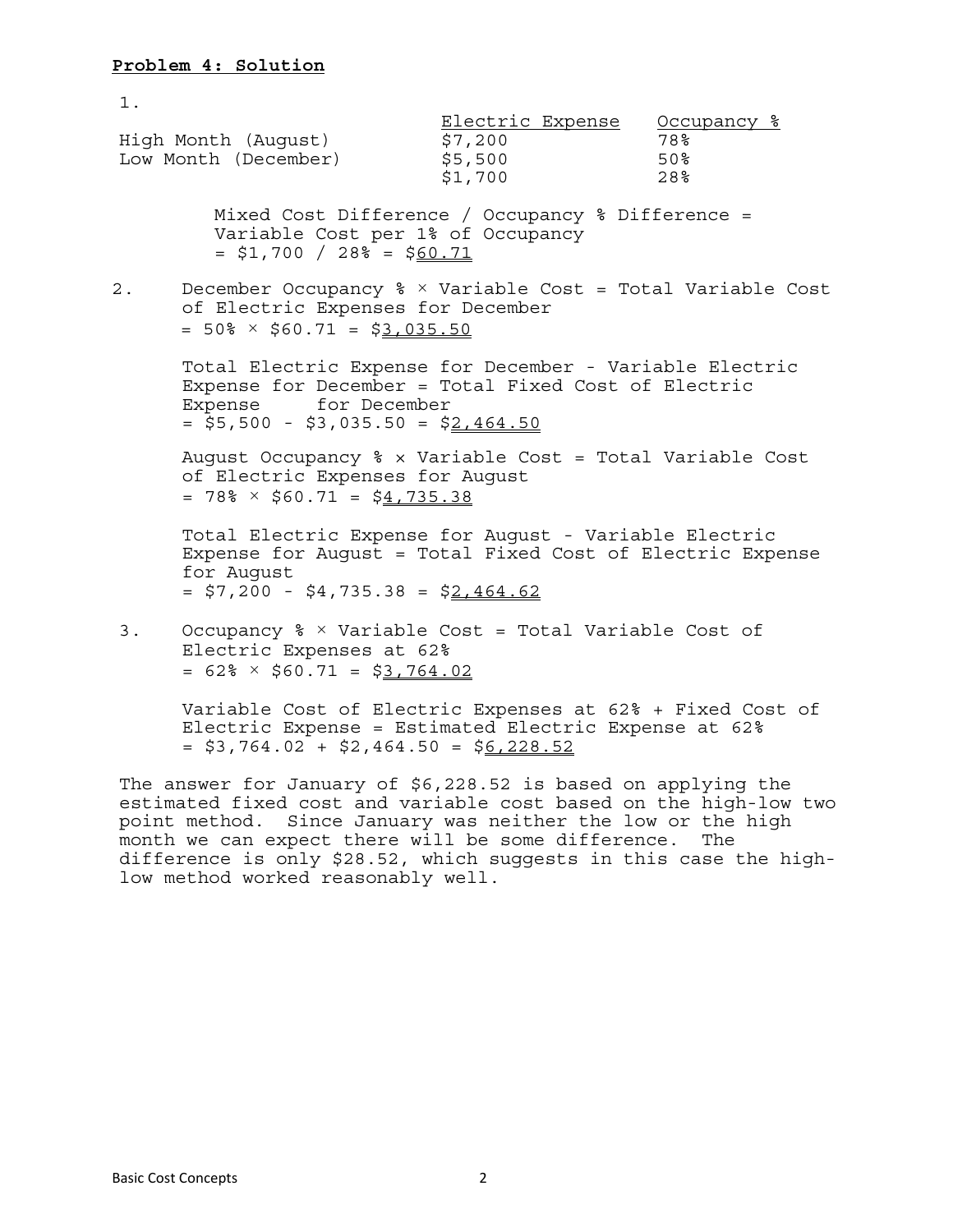## **Problem 5: Solution**

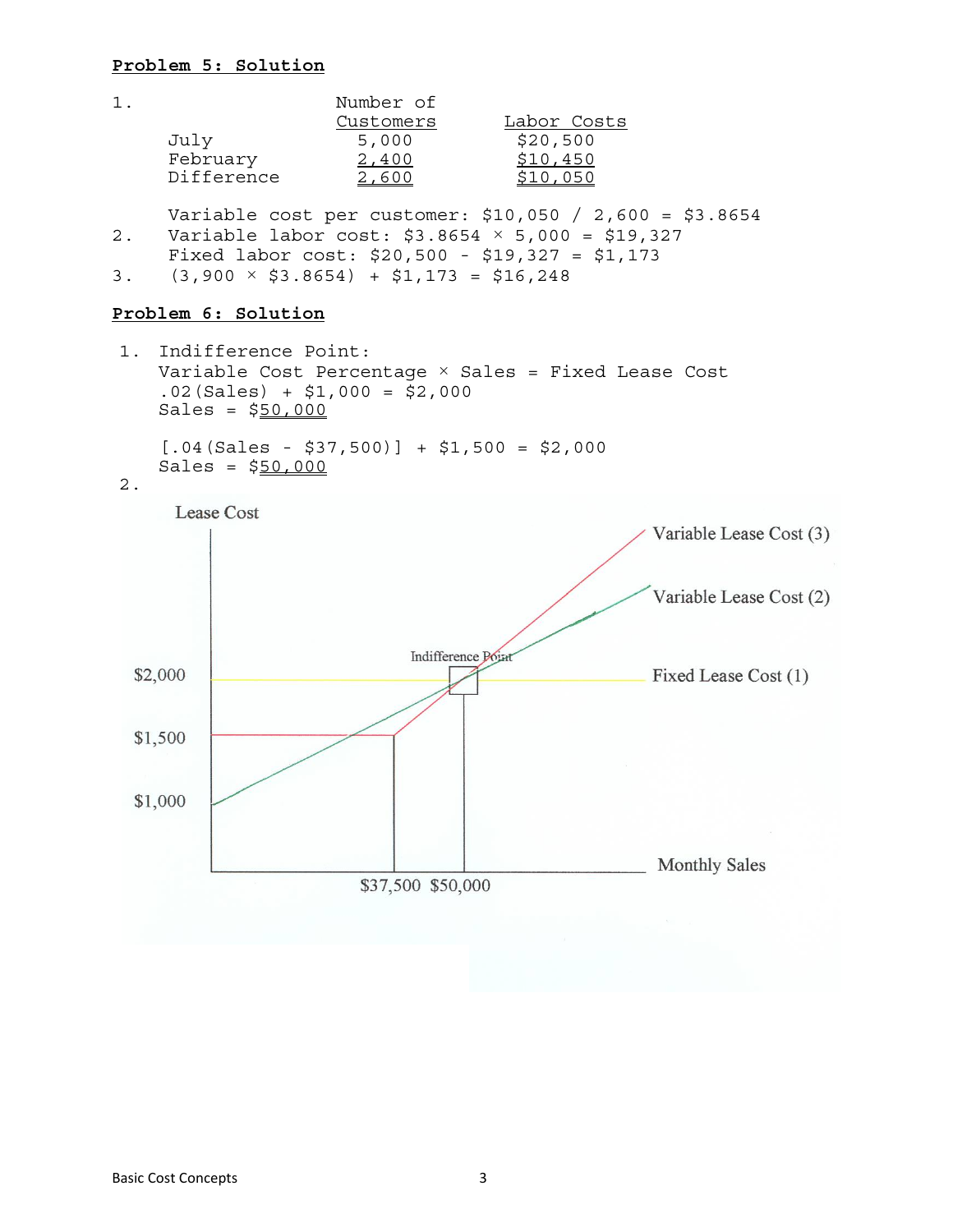## **Problem 6: Solution** (continued)

3. Alternative 1: \$2,000 = Total Lease Cost Alternative 2:  $.02$ (\$80,000) + \$1,000 = \$2,600 = Total Lease Cost Alternative 3:  $[.04(\$80,000 - $37,500)] + $1,500 = $3,200 = Total Least$ Cost

Alternative 1 is recommended.

## **Problem 7: Solution**

| 1.    |                                                                                                                                                                                                            | <u>Cost</u> | Fixed               | Variable |
|-------|------------------------------------------------------------------------------------------------------------------------------------------------------------------------------------------------------------|-------------|---------------------|----------|
|       | Payroll:                                                                                                                                                                                                   |             |                     |          |
|       | Salaries                                                                                                                                                                                                   | Fixed       | \$15,000.00         |          |
|       | Waqes                                                                                                                                                                                                      | Variable    |                     | \$20.00  |
|       | Employee benefits                                                                                                                                                                                          | Mixed       | \$6,200.00          | \$1.50   |
|       | Supplies                                                                                                                                                                                                   | Variable    |                     | \$1.00   |
|       | Utilities                                                                                                                                                                                                  | Mixed       | $$4,000.00$ $$2.00$ |          |
|       | Other operating costs                                                                                                                                                                                      |             | Mixed \$2,000.00    | \$1.00   |
|       | Building rent                                                                                                                                                                                              | Fixed       | \$8,000.00          |          |
|       | Interest expense                                                                                                                                                                                           | Fixed       | \$2,000.00          |          |
|       | Insurance                                                                                                                                                                                                  | Fixed       | \$3,000.00          |          |
|       | 2. Salaries + Building rent + Interest expense + Insurance =<br>Fixed Costs<br>$$15,000 + $8,000 + $2,000 + $3,000 = $28,000$                                                                              |             |                     |          |
|       | Fixed portion of employee benefits + Fixed portion of<br>utilities + Fixed portion of other operating costs = Fixed<br>portion of mixed costs<br>$$6,200 + $4,000 + $2,000 = $12,200$                      |             |                     |          |
|       | Fixed costs + Fixed portion of mixed costs = Total fixed                                                                                                                                                   |             |                     |          |
| costs | $$28,000 + $12,200 = $40,200$                                                                                                                                                                              |             |                     |          |
|       | 3. Wages + Supplies = Variable costs<br>$$20.00 + $1.00 = $21.00$                                                                                                                                          |             |                     |          |
|       | Variable portion of employee benefits + Variable portion of<br>utilities + Variable portion of other operating costs =<br>Variable portion of mixed costs per room sold<br>$$1.50 + $2.00 + $1.00 = $4.50$ |             |                     |          |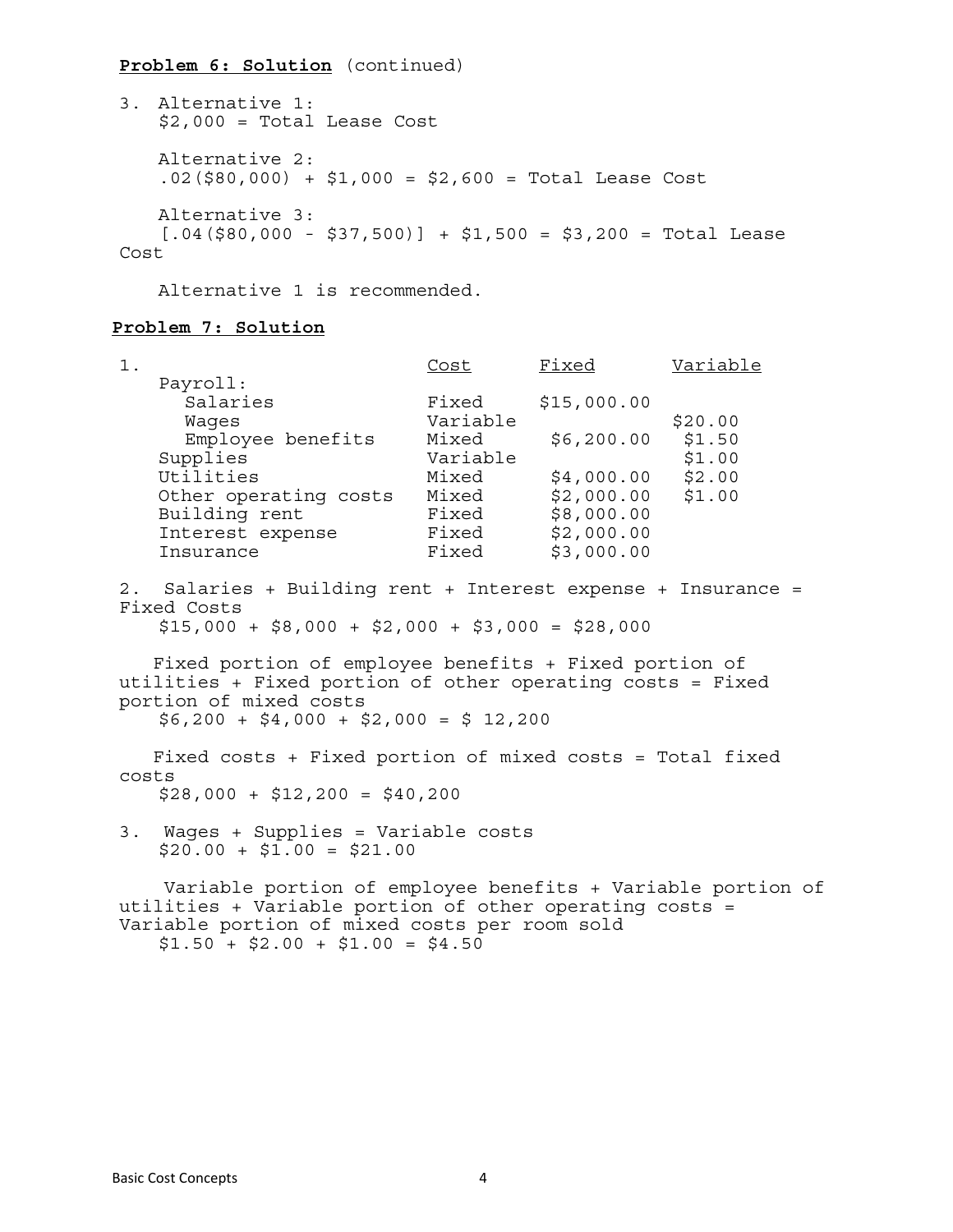### **Problem 7: Solution** (continued)

 Variable costs + Variable portion of mixed costs = Total variable costs per room sold  $$21.00 + $4.50 = $25.50$ 4. Total costs = Fixed costs + (Variable cost per room sold  $\times$ room sales) Total costs =  $$40,200 + ($25.50 \times room sales)$ 5.  $$40,200 + ($25.50 \times 3,500) = $129,450$ 

#### **Problem 8: Solution**

- 1. Indifference point: \$120,000 / .06 = \$2,000,000
- 2. A **fixed** lease is recommended. \$120,000 < (.06 × \$3,000,000) 3. Excess lease expense: \$200,000 × .06 = \$12,000 Tax savings:  $$12,000 \times .4 =$  ( $$4,800$ ) Net of Tax  $Cost =$  \$7,200

#### **Problem 9: Solution**

| Part 1 |                          | Type of Cost |
|--------|--------------------------|--------------|
|        | 1. Cost of food sold     | Variable     |
|        | 2. Payroll costs         | Mixed        |
|        | 3. Supplies              | Variable     |
|        | 4. Utilities             | Mixed        |
|        | 5. Other operating costs | Variable     |
|        | 6. Building rent         | Fixed        |
|        | 7. Depreciation          | Fixed        |

| Part 2 |                       |       | Variable    |         |
|--------|-----------------------|-------|-------------|---------|
|        |                       |       | Amount/Unit | Fixed   |
| 1.     | Cost of food sold     |       | \$1.50      |         |
| 2.     | Payroll costs         |       | .50         | 2,000   |
| 3.     | Supplies              |       | .20         |         |
| 4.     | Utilities             |       | .02         | 300     |
| 5.     | Other operating costs |       | .50         |         |
| 6.     | Building rent         |       | 0.00        | 1000    |
| 7.     | Depreciation          |       | 0.00        | 200     |
|        |                       | Total | \$2.72      | \$3,500 |
|        | Equation              |       |             |         |

Total Costs =  $$2.72$  (units sold) +  $$3.500$ 

Check: Total Costs @ 3,000 units  $TC = (52.72 \times 3,000) + 53,500$  $TC = $11,660$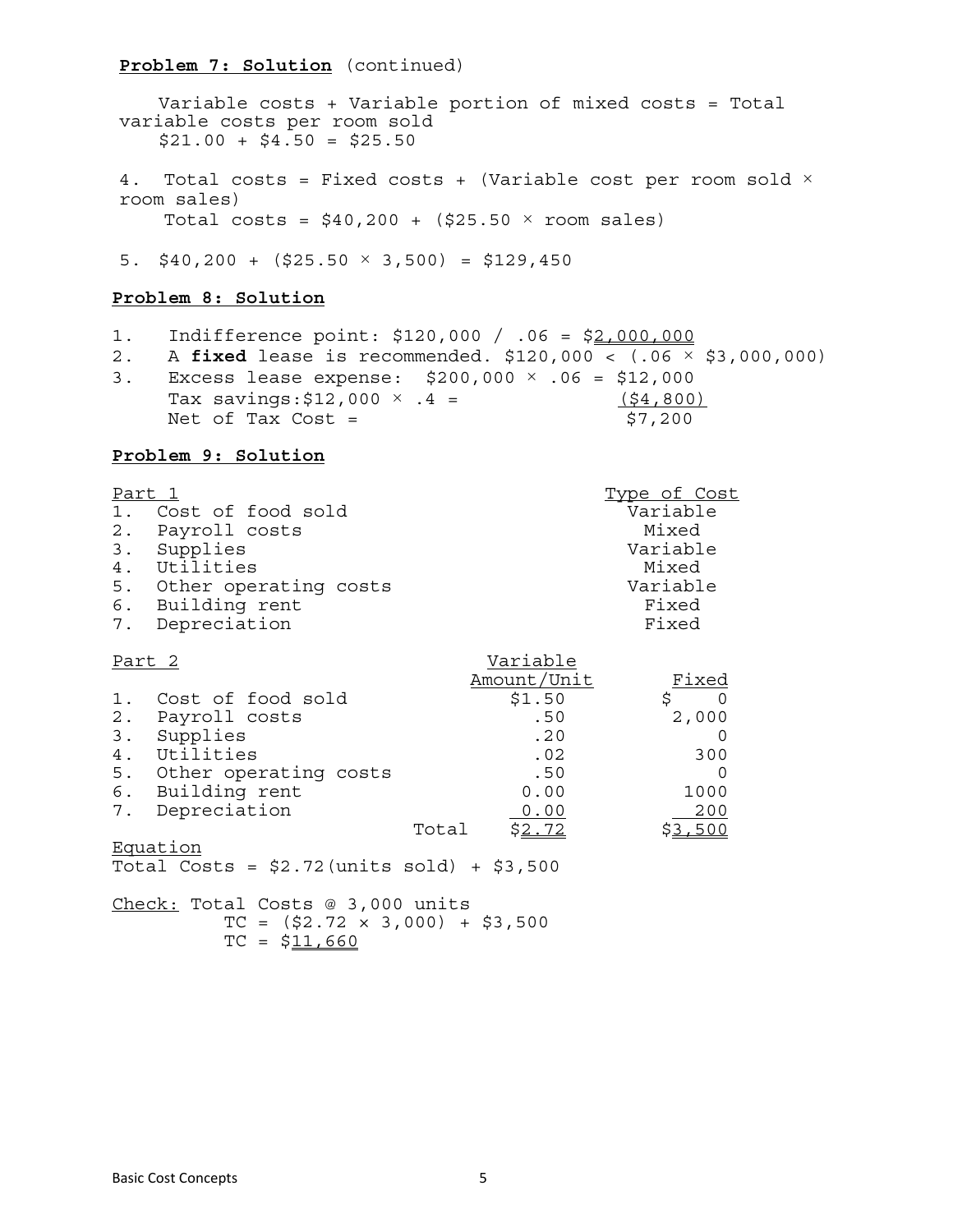### **Problem 9: Solution** (continued)

Total costs @ 6,000 units  $TC = ( $2.72 \times 6,000 ) + $3,500$  $TC = $19,820$ Part 3 Total costs @ 8,000 units  $TC = ( $2.72 \times 8,000) + $3,500$  $TC = $25,260$ 

## **Problem 10: Solution**

- 1. Irrelevant Costs: Labor, supplies, and utilities
- 2. Cost Schedule **Alternatives**  Buy Lease Cost of equipment  $$15,000$  Equipment rental 6 pmts. @ \$3,500 - \$21,000<br>Salvage Value (2,000) -Salvage Value Annual Costs: Interest Expense 3 yrs. @ \$1,000 3,000 - Repairs 3 yrs. @ \$1500  $\frac{4,500}{20,500}$   $\frac{1}{521,000}$
- 3. Recommendation: Buy since the total costs over three years are less than under the lease alternative.

## **Problem 11: Solution**

| 1. | Irrelevant costs: Labor, supplies, and utilities           |            |          |
|----|------------------------------------------------------------|------------|----------|
| 2. |                                                            | <u>Buy</u> | Lease    |
|    | Cost of equipment                                          | \$20,000   |          |
|    | Equipment rental                                           |            |          |
|    | 10 payments @ \$3,000                                      |            | \$30,000 |
|    | Salvage value                                              | (1,000)    |          |
|    | Annual costs:                                              |            |          |
|    | Interest expense:                                          |            |          |
|    | $$1,500 \times 5 (yrs.)$                                   | 7,500      |          |
|    | Repairs: $$200 \times 5$ (yrs.)                            | 1,000      |          |
|    | Total                                                      | \$27,500   | \$30,000 |
| 3. | One should recommend "buy" since the total costs over five |            |          |

years are less than under the "lease" alternative.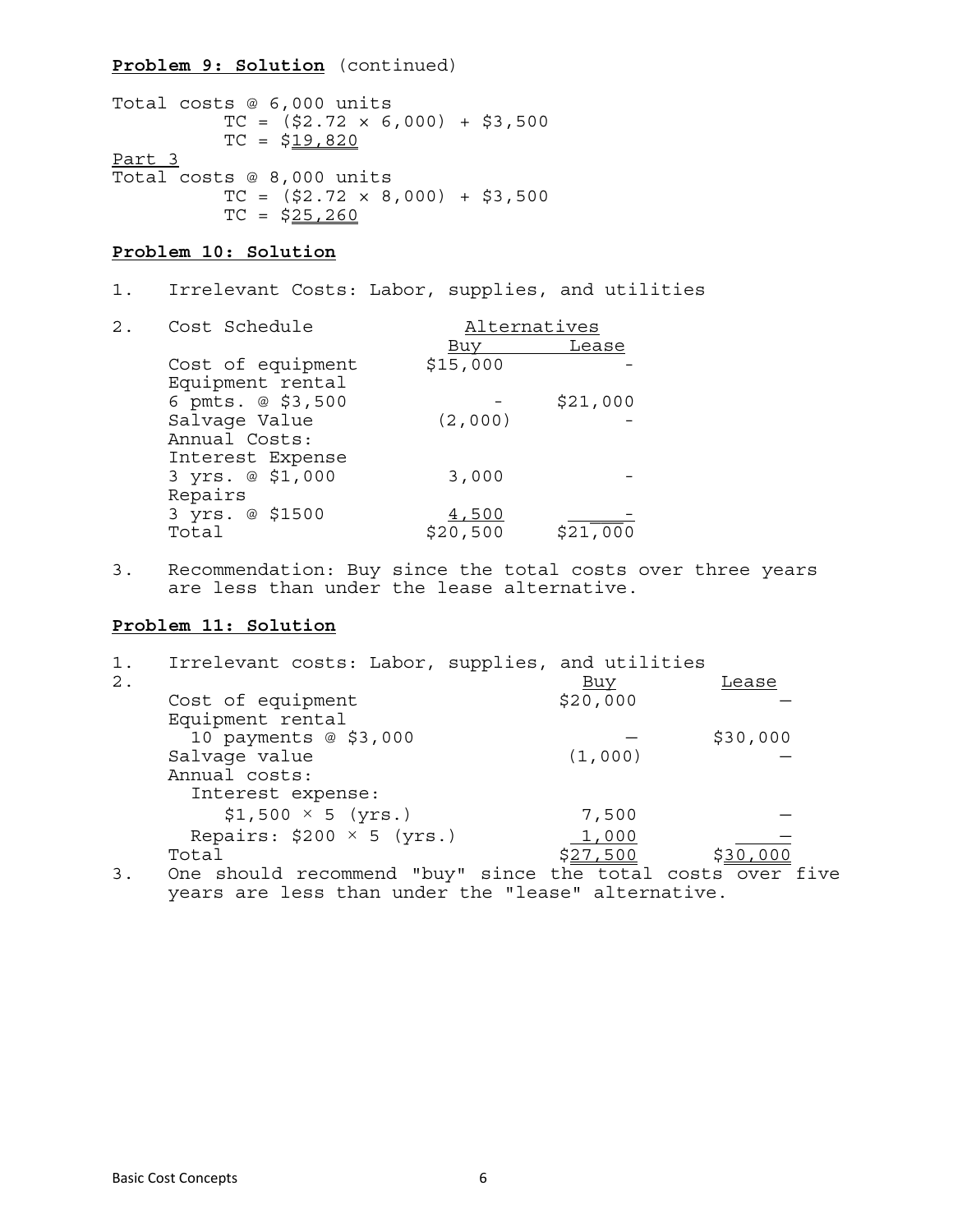### **Problem 12: Solution**

| 1.    | Labor and water are the same, so they are irrelevant. |  |          |           |            |
|-------|-------------------------------------------------------|--|----------|-----------|------------|
| $2$ . |                                                       |  | Keep Old |           | Buy New    |
|       | Salvage value                                         |  |          | 300       | \$2,000    |
|       | Repairs                                               |  |          | $-5$ 500  |            |
|       | Maintenance                                           |  |          | $-52,000$ | $-51,000$  |
|       | Energy                                                |  |          | $-54,000$ | $- $2,500$ |
|       | Purchase-new                                          |  |          |           | $-57,000$  |
|       | Salvage value-new                                     |  |          |           | \$2,000    |
|       | Total                                                 |  |          | -S6.200   | $-56,500$  |

 Paul should keep the old dishwasher since future costs will be minimized by this decision.

### **Problem 13: Solution**

- 1. Irrelevant costs: annual labor costs, annual supplies costs
- 2. Which system should be purchased?

|                        | ABC Co. XYZ Computers |          |
|------------------------|-----------------------|----------|
| Initial cost           | \$25,000              | \$30,000 |
| Utility costs (7 yrs.) | 7,000                 | 5,600    |
| Maintenance (7 yrs.)   | 21,000                | 17,500   |
| Salvage value          | (5,000)               | (8,000)  |
| Net cost               | <u>\$48,000</u>       | \$45,100 |

A new front office computer system should be purchased from XYZ Computers since its system has the lower cost over seven years.

### **Problem 14: Solution**

- 1. There are not any sunk costs.
- 2. Irrelevant costs: Operator labor and supplies.
- 3. Comparison

| Cost          | \$10,000 | \$12,000 |
|---------------|----------|----------|
| Salvage Value | (1,000)  | (2,000)  |
| Utilities     | 3,000    | 2,400    |
| Repairs       | 3,000    | 2,700    |
| Total         | \$15,000 | \$15,100 |

4. Recommendation: Emma should go with alternative "a" since the total cost over three years is less than alternative "b".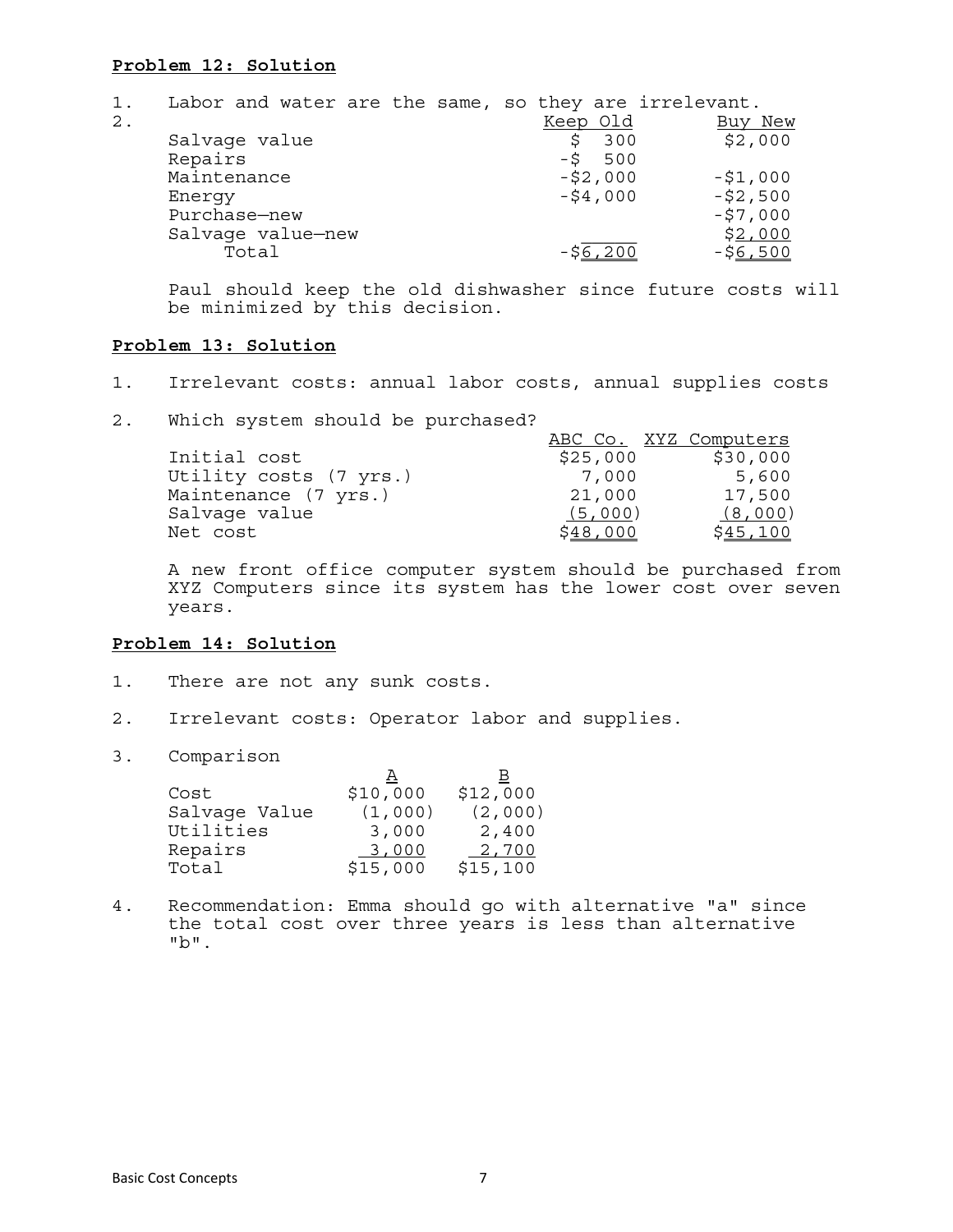## Double K Hotel Fully-Allocated Income Statement

|                          |           |                       | Gift  |           |
|--------------------------|-----------|-----------------------|-------|-----------|
|                          | Rooms     | Food                  | Shop  | Total     |
| Departmental Income      | \$340,000 | \$145,000             | \$500 | \$485,500 |
| Adm. & General           | 39,438    | 50,202                | 360   | 90,000    |
| Sales & Marketing        | 30,674    | 39,046                | 280   | 70,000    |
| POM & UC                 | 30,674    | 39,046                | 280   | 70,000    |
| Insurance                | 4,382     | 5,578                 | - 40  | 10,000    |
| Depreciation             | 35,056    | 44,624                | 320   | 80,000    |
| Department Income (Loss) |           |                       |       |           |
| after Allocation         | \$199,776 | $$(33, 496)$ $$(780)$ |       | 165,500   |
| Income Taxes             |           |                       |       | 50,000    |
| Net Income               |           |                       |       | \$115,500 |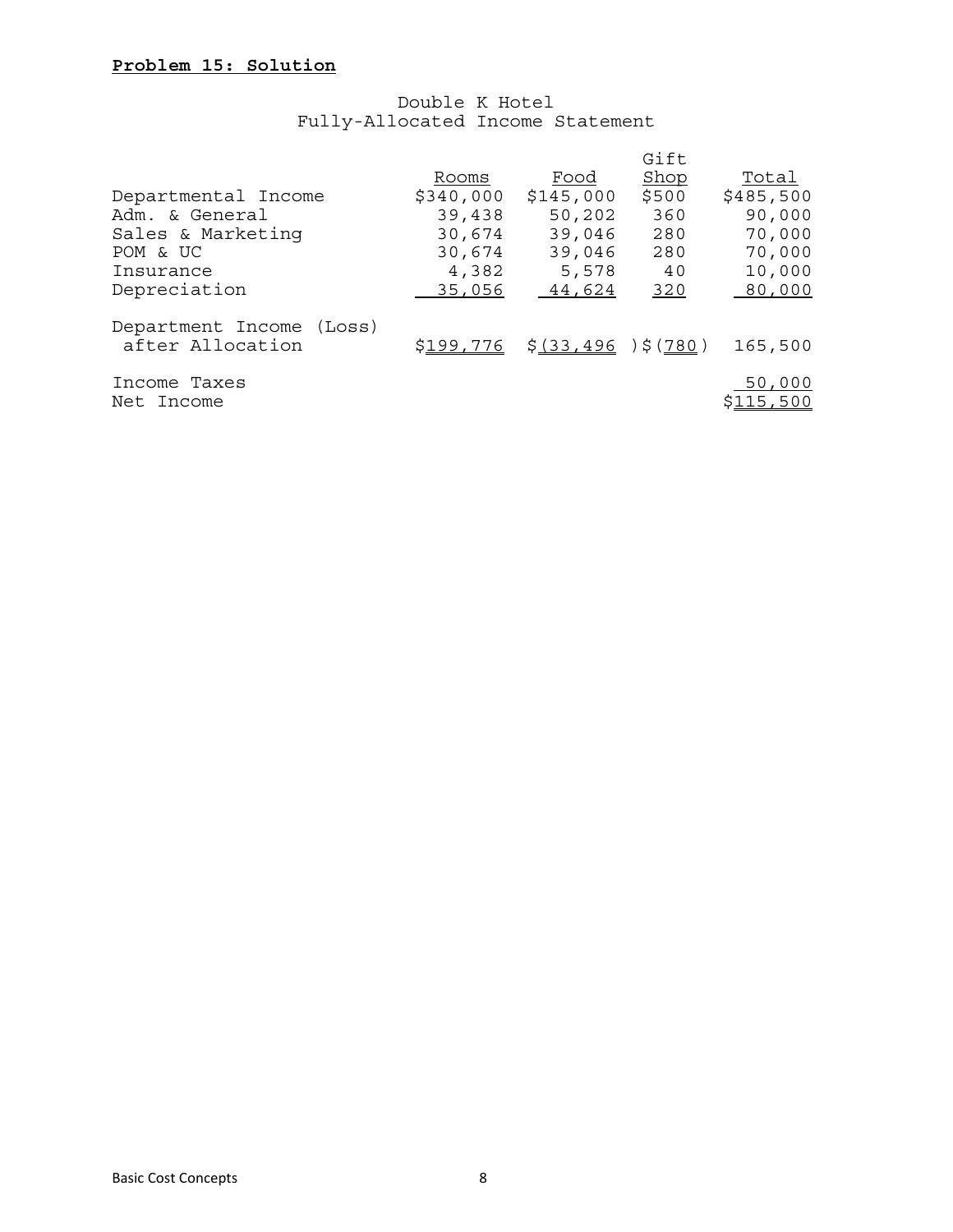# **Problem 16: Solution**

Step 1

|                             |                  |                   | Sales &                |                   |                      | Gift        |
|-----------------------------|------------------|-------------------|------------------------|-------------------|----------------------|-------------|
|                             | Total            | <u>A &amp; G</u>  | Marketing              | <b>POM&amp;UC</b> | Rooms<br><u>Food</u> | Shop        |
| Depreciation                | \$80,000         | \$2,992           | \$1,992                | \$4,984           | \$59,816<br>\$9,968  | \$248       |
| Insurance                   | 10,000           | 305               | 152                    | 1,143             | 2,287<br>6,098       | <u>_15</u>  |
| Total                       | \$90,000         | \$3,297           | \$2,144                | \$6,127           | \$65,914<br>\$12,255 | 263         |
| Step <sub>2</sub>           |                  |                   |                        |                   |                      |             |
|                             |                  |                   | Sales &                |                   |                      | Gift        |
|                             | <u>A &amp; G</u> | <b>POM&amp;UC</b> | Marketing              | Rooms             | Food                 | Shop        |
| Costs recorded              |                  |                   |                        |                   |                      |             |
| in dept.                    | \$90,000         | \$70,000          | \$70,000               |                   |                      |             |
| Costs allocated             |                  |                   |                        |                   |                      |             |
| for Step 1                  | 3,297            | 6,127             | 2,144                  | \$65,914          | \$12,255             | \$263       |
|                             | 93,297           |                   |                        |                   |                      |             |
| Allocation of A&G           | (93, 297)        | 356,204           | 9,302                  | 34,091            | 43,392               | 308         |
|                             | $-0-$            | 82,331            |                        |                   |                      |             |
|                             |                  |                   |                        |                   |                      |             |
| Allocation of POM&UC        |                  | (82, 331)         | 2,280                  | 68,368            | 11,395               | 288         |
|                             |                  | $-0-$             | 83,726                 |                   |                      |             |
| Allocation of Sales & Mktq. |                  |                   | (83, 726)              | 41,779            | 41,799               | <u> 168</u> |
|                             |                  |                   | <u> Ş____</u><br>$-0-$ | <u>\$210,152</u>  | \$108,821            | <u>Ş1</u>   |
|                             |                  |                   |                        |                   |                      |             |

 Double K Hotel Fully-Allocated Income Statement

|                       | Rooms                | Food    | Shop      | Total     |
|-----------------------|----------------------|---------|-----------|-----------|
| Departmental Income   | \$340,000 \$145,000  |         | \$500     | \$485,500 |
| Allocated Overhead    | 210,152              | 108,821 | 1,027     | 320,000   |
| Dept. Income (Loss)   |                      |         |           |           |
| after Cost Allocation | $$129,848$ \$ 36,179 |         | $$-(527)$ | 165,500   |
|                       |                      |         |           |           |
| Income Taxes          |                      |         |           | 50,000    |
| Net Income            |                      |         |           | \$115,500 |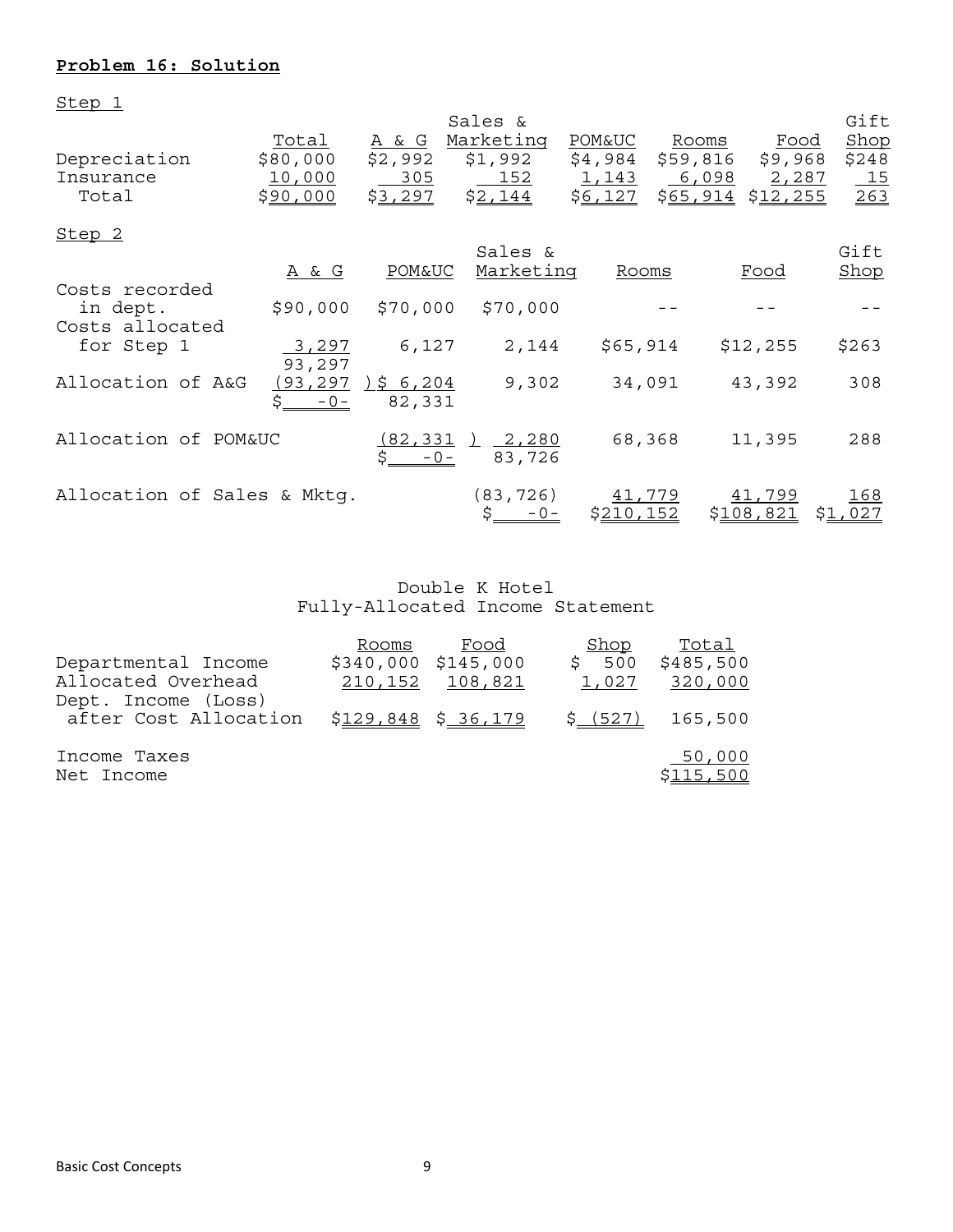## **Problem 17: Solution**

|                                  | Options |                |    |                              |    |                 |
|----------------------------------|---------|----------------|----|------------------------------|----|-----------------|
| Factors                          |         | Continue as is |    | <b>Expand the restaurant</b> |    | Lease the space |
| Current dept. profit             | \$      | 20,000         | \$ |                              | \$ |                 |
| Reduction of overhead costs      | \$      | ٠              | \$ | 10,000                       | \$ | 5,000           |
| Lease revenue                    | \$      |                | \$ |                              | \$ | 5,000           |
| Decrease in room profits         | \$      |                | \$ | (7,500)                      | \$ |                 |
| Increase in food profits         | S       |                | \$ | 5,000                        | \$ |                 |
| Cost to expand restaurant        | \$      |                | \$ | (1,000)                      | \$ |                 |
| Salvage value of unneeded equip. | S.      |                | S  | 500                          | \$ |                 |
|                                  |         |                |    |                              |    |                 |
| Total                            |         | 20,000         | \$ | 7,000                        | S  | 10,000          |

Upset Ulysses should opt to continue operating the lounge as is based on the info. provided. Note: cost factors are figured on a monthly basis.

### **Problem 18: Solution**

|       |                     |                 | Alternatives |  |              |                |
|-------|---------------------|-----------------|--------------|--|--------------|----------------|
|       |                     |                 | Continue     |  | Convert to   | Lease          |
|       | Differential        |                 | Lounge       |  | Small        | to.            |
|       | Factors             |                 | Operation    |  | Meeting Room | <b>BEVCO</b>   |
| $1$ . | Reduced overhead if |                 |              |  |              |                |
|       | lounge is closed    | \$              |              |  | \$7,000      | \$2,000        |
| $2$ . | Lease to BEVCO      |                 |              |  |              | 625            |
| 3.    | Impact on other     |                 |              |  |              |                |
|       | departments of      |                 |              |  |              |                |
|       | closing lounge:     |                 |              |  |              |                |
|       | Rooms dept.         |                 |              |  | (3,000)      |                |
|       | Food dept.          |                 |              |  | (6,000)      |                |
| 4.    | Cost to convert     |                 |              |  |              |                |
|       | lounge              |                 |              |  |              |                |
| 5.    | Rental for small    |                 |              |  |              |                |
|       | meetings            |                 |              |  | 3,000        |                |
| б.    | Departmental profit |                 |              |  |              |                |
|       | if lounge operation |                 |              |  |              |                |
|       | continues           |                 | 10,000       |  |              |                |
|       | Total               | <u>\$10,000</u> |              |  | \$13,000     | <u>\$2,625</u> |

Based on the above analysis, the lounge should be converted to a small meeting room. The operation of the small meeting room should result in an increase in pretax income of \$3,000 for Rose Inn.